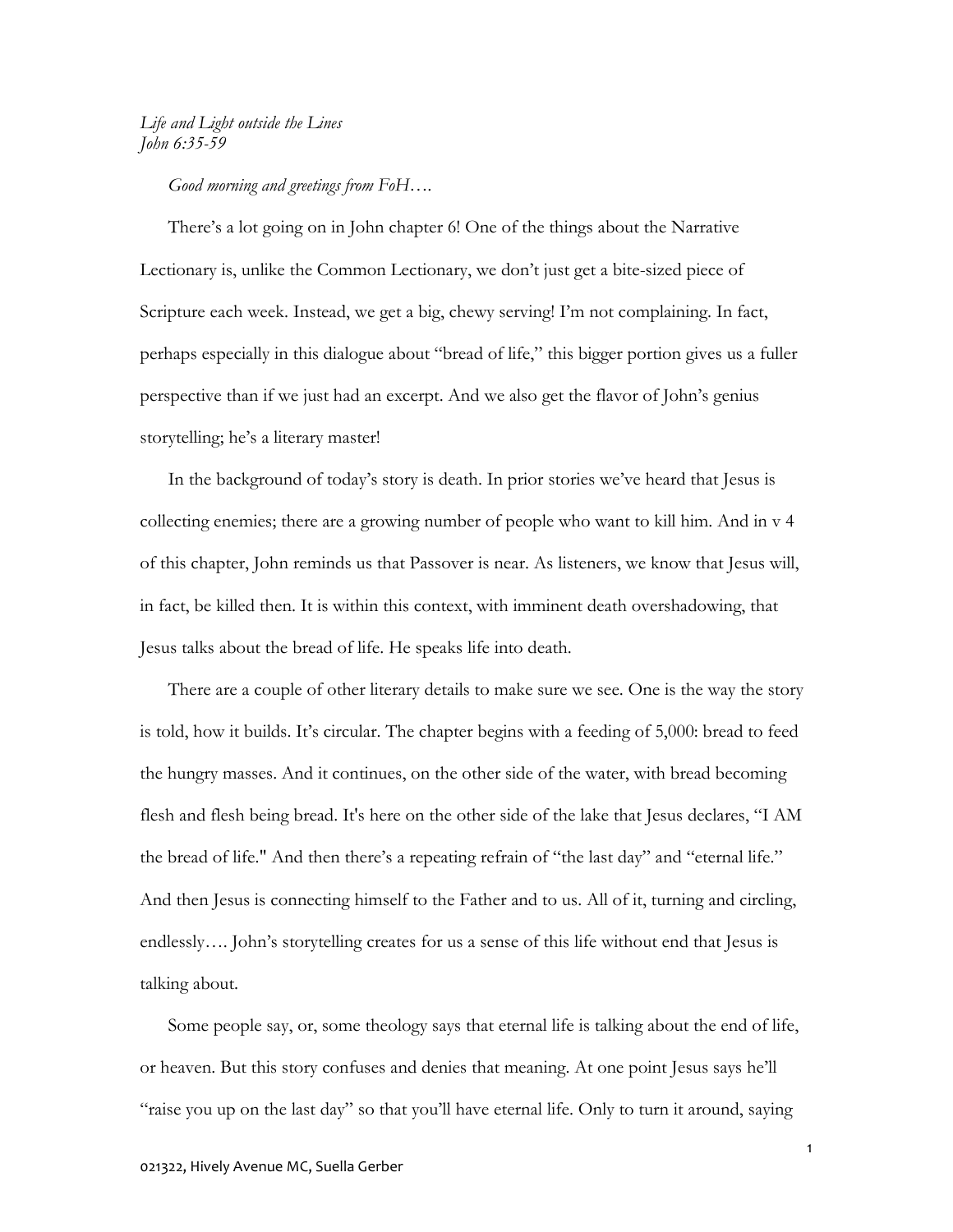those who eat living bread will have eternal life and he will resurrect them on the last day. In this dialogue, time is outside the lines of our linear understandings of time. Eating living bread…and being resurrected on the last day…and having eternal life…are in a dance that circles and swirls.

There's another movement, a pulse, if you will. In v 37 Jesus says that "anyone who comes to me I will never drive away." Then in v 43 he draws a contrast, saying, "No one can come to me unless *drawn by* the Father." This contrast matters when we remember that John is telling a creation story, that he's re-storying creation. The verb, "drive away," or "expel" is the verb used to describe what happened to Cain, and then to Hagar. Or Pharoah driving out the Hebrew people after the plagues. And it's what God's people did when they entered new lands, driving out the indigenous of the land. This creation story that Jesus is telling is being written outside the lines of expulsion…outside the lines of colonization. In this creation story, Jesus is showing us that, from the beginning…in the beginning…God has been drawing people…finding…gathering people into the life and light of the One, Living God. We get an image of God's power to draw us in in chapter 21 when the disciples are fishing and they draw so many fish that the nets tear.

And then we come to the part of the story, the teaching, about Jesus being the bread of life, and that we're to eat his flesh and drink his blood. When we listen to these words at their literal level, it's hard to listen. We likely have a variety of adjectives to describe our distaste for such graphic imagery. And this is where I think it's especially important to pay attention to John's brilliant storytelling. We put his Gospel in a category of its own because of how he tells the Jesus story. John, the mystic, writes his gospel with metaphor and mystery. How then shall we hear and understand him talking about eating flesh so that we'll never be hungry?

2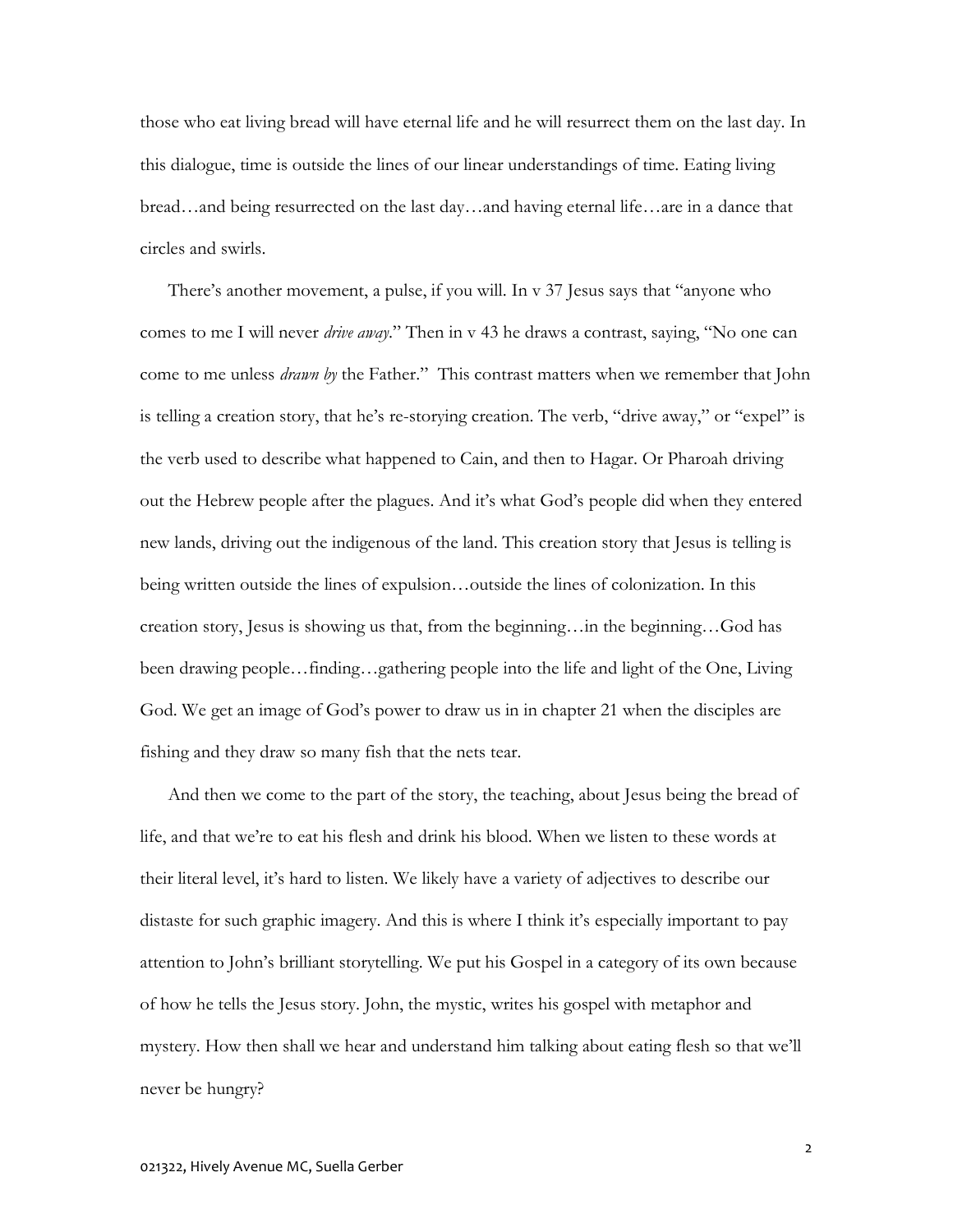If we listen to these words about eating with the opening words of John's Gospel, the metaphor is less elusive. And perhaps also less offensive. "In the beginning was the word…and the word became flesh." From the opening of this Gospel, John shows Jesus confusing the lines that usually separate the physical from the spiritual, the literal from the metaphor. "In the beginning was the word…and the word became flesh." In the Genesis creation story, God spoke a word. And it was so. With a word, it was manifested in the physical world—God's word was made flesh.

We may tend to think of God's word being the Bible, but that's a pretty modern understanding. Throughout the Hebrew Bible, perhaps especially in the Psalms, we hear that God's word is visible…is made flesh…in the mountains and trees…in all of creation. God spoke all of it into being with a word. John picks up this story of the word being made flesh…and Jesus, with the rest of creation, becomes God's word made flesh. Literally…and metaphorically. Physically…and spiritually.

So when Jesus says, "I am the bread of life," he's in the tradition of the ancient poets and prophets who used the metaphor of "bread" to talk about God's word. And eating God's word is also familiar. There's the psalmist, praising God's word, saying "it's sweeter than honey." And Ezekiel's vivid image of eating scrolls. In the feeding of the 5,000, that precedes the discourse we're working with—a a story that each of the Gospel writers tell— John colors outside the lines of literal and metaphor. Because, after all, the light that has come into the world cannot be contained by any lines we've drawn. And, with the feeding of the 5,000 story, he is also setting us up for the teaching he's about to give on the bread of life.

We know the story well. 5,000 people are fed with five loaves of bread. But notice that detail: there are 5 loaves. There aren't 3, or 7. There are 5. With 5 loaves, the storyteller

3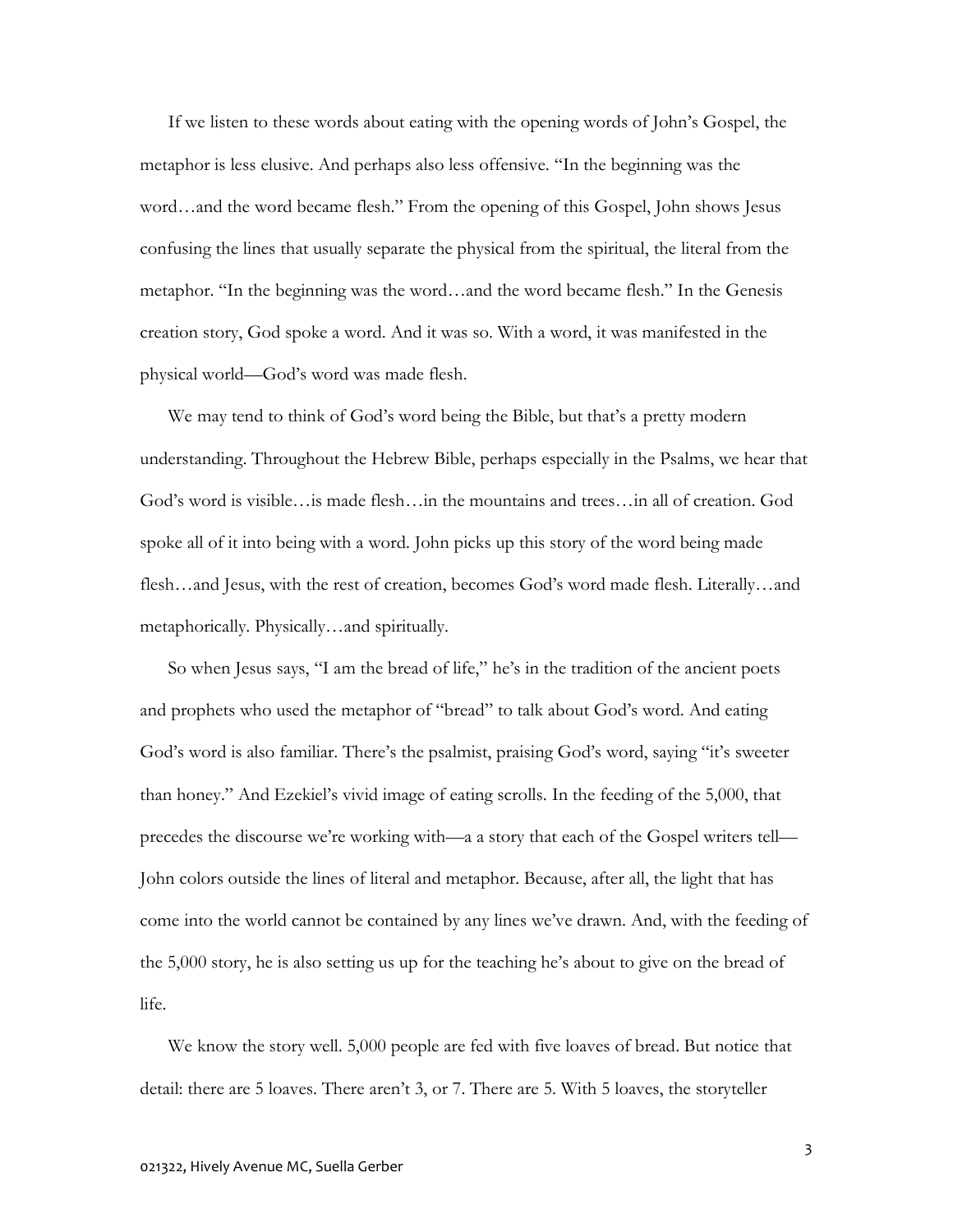means for us to remember the 5 scrolls of *torah*. And where does the bread come from? It hasn't been catered. It doesn't come down from heaven. Nor is it bread that God has spoken into being…. Remarkably…miraculously…mysteriously…this bread comes *from* within the people themselves. They already have the bread! But they didn't seem to know, or they didn't recognize its nourishing and multiplying and lifegiving power until Jesus called it out of them. They already had the word of God within them! Surely this is an enactment and a fulfillment of Jeremiah 33, "I will put my torah within them, and I will write it on their hearts."

As Jesus faces into his certain death, he's not only teaching but also showing his disciples…and us…the nature and power of the light that is the world, a power that fills our hungry bodies and beings with life and aliveness. "I AM the bread of life." As Jesus anticipates his death, with absolute calm and conviction, he asserts, "I AM the bread of life." He's standing in the confidence that he is living out of…and into his Father's purpose. He and his heavenly Father—his spiritual Parent—are absolutely aligned. He is not only from God but he is *with* God, *beside* God. And he insists that even in death, he will lose "nothing of all that [God] has given [him]." He will die, he will be betrayed and denied, he will be unjustly accused and convicted…*and*…he will lose nothing because everything he has been given will be raised up on the last day. Even death is within the light and life of the living God. This…this is why we eat the bread of life. We eat living bread so that the word of God becomes flesh in us and through us. We eat living bread to become participants in eternal life…and to experience…again and again…in this life…the resurrecting life and aliveness of the living God.

Friends, if ever there was a time to eat the bread of life, it is now. Death is clamoring and threatening all around. In the deep and endless violence of white supremacy, in the vitriol of

4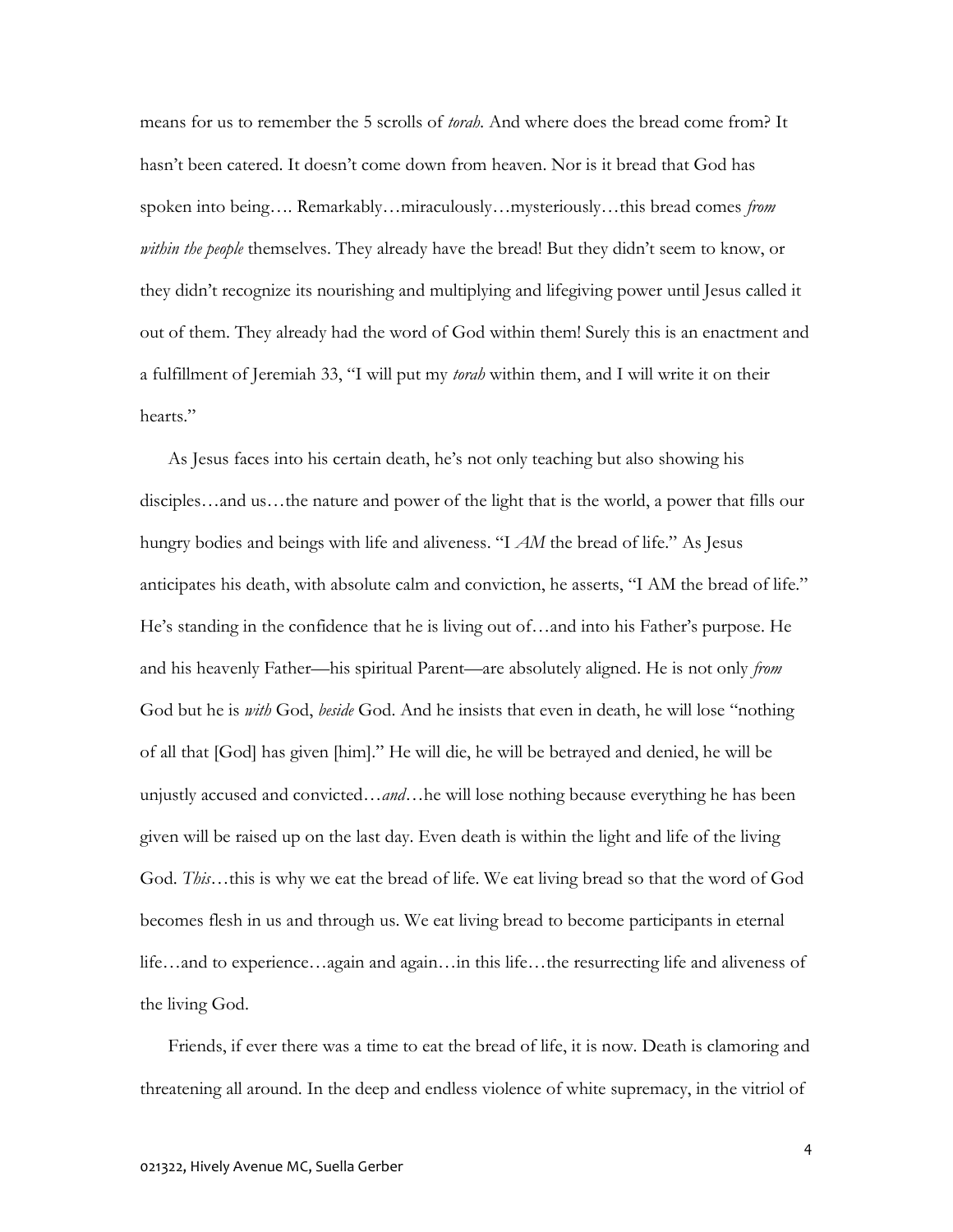politics, in the Doctrine of Discovery's ongoing cruelty and dis-regard of indigenous people, in the devastation and displacement caused by global warming. And the utter fatigue of a seemingly endless pandemic. The list goes on and on. Sharp divisions and dividing lines that can only lead to death have been drawn. And we find ourselves caught up in the mess of it all…sometimes on this side and sometimes on that side of a line. Or we find ourselves drawing our own lines, expelling some…including others. And, even as people of faith, as followers of Jesus, we are tempted by clouds of despair, hopelessness, fear. It is hard to be surrounded by so much death…. To numb our pain and to satisfy our desire for good and light and aliveness, we find ourselves reaching for easy bread, anything that tastes good in the moment, anything that promises quick and easy relief. But as soon as we've eaten it, we're as hungry as we've ever been.

It is now, when all our efforts to end the divisions, when all our efforts to make this a more just and peaceful world seem futile, it is now that we are invited to eat the living bread of the living God. It is now that we are being asked to chew on God's word. Now is the time to hear Jesus say, "I AM…. I Am the bread of life…. I Am living bread…." Jesus is showing us how to eat this literal and living bread that we can only speak of in metaphor. Our efforts will keep us living within the limits and lines that we are bound to perpetuate. But when we're consuming living bread, we're able to see the light and aliveness of God that is beyond any and every line we draw. It is now that we are invited to trust the light and aliveness of the living God, the God who is creating the world with a word—a word of grace, mercy, justice, love, forgiveness. Words being made flesh through time.

Jesus' heavenly Father is our spiritual Parent…is the same I AM that encountered Moses at the burning bush. Just as Jesus is from God, the Creator of the universe, so we are from God. And we too can and will see God when we *stay with* God, chewing the crusty, whole